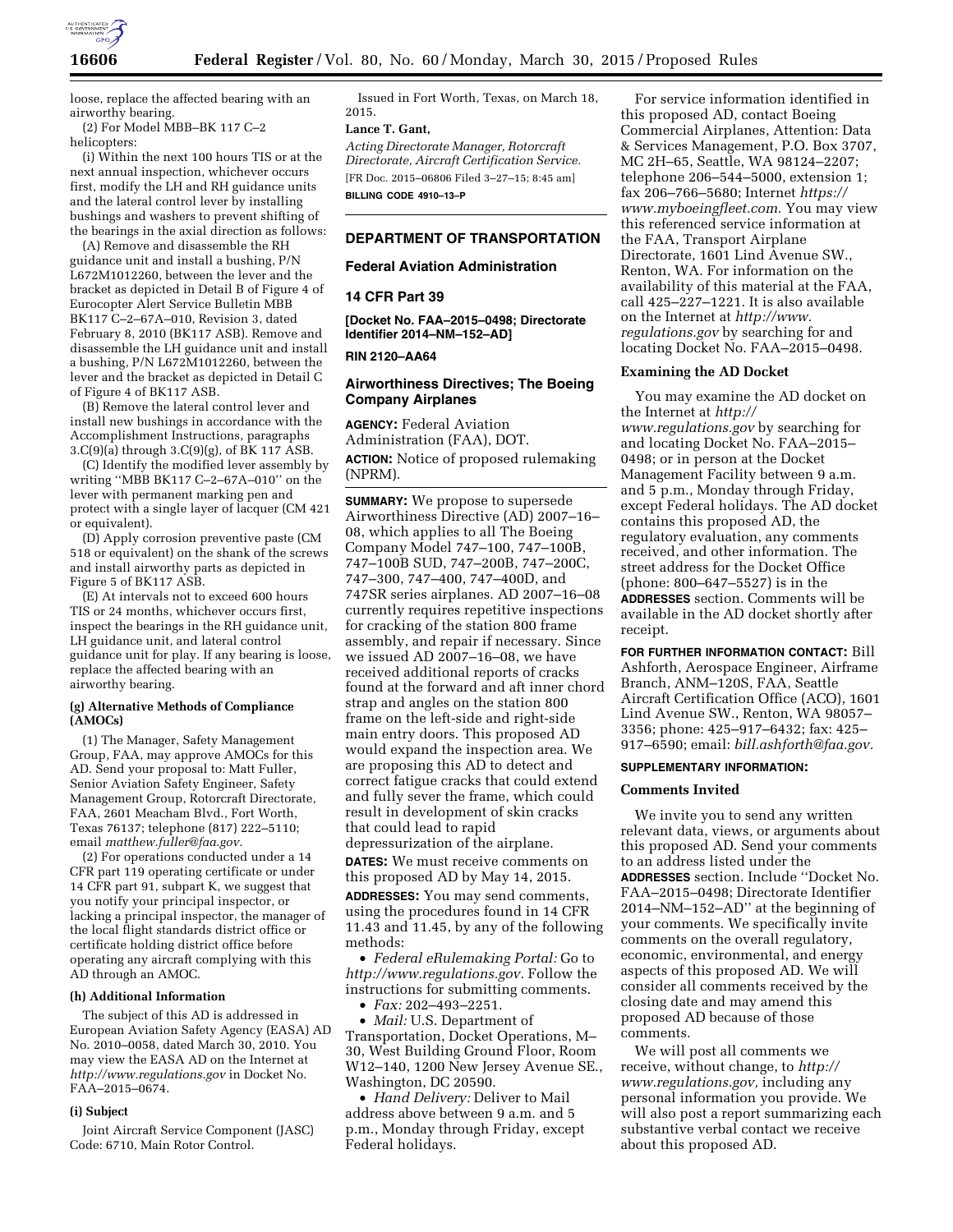## **Discussion**

On July 30, 2007, we issued AD 2007– 16–08, Amendment 39–15147 (72 FR 44728, August 9, 2007), for all The Boeing Company Model 747–100, 747– 100B, 747–100B SUD, 747–200B, 747– 200C, 747–300, 747–400, 747–400D, and 747SR series airplanes. AD 2007–16–08 requires repetitive inspections for cracking of the station 800 frame assembly, and repair if necessary. AD 2007–16–08 resulted from several reports of cracks of the station 800 frame assembly on airplanes that occurred sooner than previously anticipated. We issued AD 2007–16–08 to detect and correct fatigue cracks that could extend and fully sever the frame, which could result in development of skin cracks that could lead to rapid depressurization of the airplane.

## **Actions Since AD 2007–16–08, Amendment 39–15147 (72 FR 44728, August 9, 2007), Was Issued**

Since we issued AD 2007–16–08, Amendment 39–15147 (72 FR 44728, August 9, 2007), we received additional reports of cracking found at the forward and aft inner chord strap and angles on the station 800 frame on the left-side and right-side main entry doors. These cracks are outside the inspection area of AD 2007–16–08. We have determined that additional inspections are needed. This proposed AD would expand the

inspection area to include the station 800 frame between stringer 18 and stringer 30.

## **Related Service Information Under 1 CFR part 51**

We reviewed Boeing Alert Service Bulletin 747–53A2451, Revision 2, dated June 13, 2014. The service information describes procedure for inspecting and repairing cracking of the door number 2 forward edge frame assembly at body station 800. Refer to this service information for information on the procedures and compliance times. This service information is reasonably available; see **ADDRESSES** for ways to access this service information.

## **FAA's Determination**

We are proposing this AD because we evaluated all the relevant information and determined the unsafe condition described previously is likely to exist or develop in other products of the same type design.

## **Proposed AD Requirements**

Although this proposed AD does not explicitly restate the requirements of AD 2007–16–08, Amendment 39–15147 (72 FR 44728, August 9, 2007), this proposed AD would retain certain requirements of AD 2007–16–08. Those requirements are referenced in the service information identified

# ESTIMATED COSTS

previously, which, in turn, is referenced in paragraphs (g) and (h) of this proposed AD. This proposed AD would require additional inspections. This proposed AD would require accomplishing the actions specified in the service information described previously, except as discussed under ''Differences Between this Proposed AD and the Service Information.''

## **Differences Between This Proposed AD and the Service Information**

Where Boeing Alert Service Bulletin 747–53A2451, Revision 2, dated June 13, 2014, specifies to contact the manufacturer for instructions on how to repair certain conditions, this proposed AD would require repairing those conditions in one of the following ways:

• In accordance with a method that we approve; or

• Using data that meet the certification basis of the airplane, and that have been approved by the Boeing Commercial Airplanes Organization Designation Authorization (ODA) whom we have authorized to make those findings.

## **Costs of Compliance**

We estimate that this proposed AD affects 124 airplanes of U.S. registry.

We estimate the following costs to comply with this proposed AD:

| Action             | Labor cost                                   | Parts<br>cost | Cost per product                       | Cost on U.S. operators         |
|--------------------|----------------------------------------------|---------------|----------------------------------------|--------------------------------|
| Repetitive inspec- | Up to 53 work-hours $\times$ \$85 per hour = |               | $$0 \mid$ Up to \$4,505 per inspection | Up to \$558,620 per inspection |
| tions.             | \$4,505 per inspection cycle.                |               | cycle.                                 | cycle                          |

We have received no definitive data that would enable us to provide cost estimates for the on-condition actions specified in this proposed AD.

# **Authority for This Rulemaking**

Title 49 of the United States Code specifies the FAA's authority to issue rules on aviation safety. Subtitle I, Section 106, describes the authority of the FAA Administrator. Subtitle VII, Aviation Programs, describes in more detail the scope of the Agency's authority.

We are issuing this rulemaking under the authority described in Subtitle VII, Part A, Subpart III, Section 44701, ''General requirements.'' Under that section, Congress charges the FAA with promoting safe flight of civil aircraft in air commerce by prescribing regulations for practices, methods, and procedures the Administrator finds necessary for

safety in air commerce. This regulation is within the scope of that authority because it addresses an unsafe condition that is likely to exist or develop on products identified in this rulemaking action.

## **Regulatory Findings**

We have determined that this proposed AD would not have federalism implications under Executive Order 13132. This proposed AD would not have a substantial direct effect on the States, on the relationship between the national Government and the States, or on the distribution of power and responsibilities among the various levels of government.

For the reasons discussed above, I certify that the proposed regulation:

(1) Is not a ''significant regulatory action'' under Executive Order 12866,

(2) Is not a ''significant rule'' under the DOT Regulatory Policies and Procedures (44 FR 11034, February 26, 1979),

(3) Will not affect intrastate aviation in Alaska, and

(4) Will not have a significant economic impact, positive or negative, on a substantial number of small entities under the criteria of the Regulatory Flexibility Act.

## **List of Subjects in 14 CFR Part 39**

Air transportation, Aircraft, Aviation safety, Incorporation by reference, Safety.

## **The Proposed Amendment**

Accordingly, under the authority delegated to me by the Administrator, the FAA proposes to amend 14 CFR part 39 as follows: